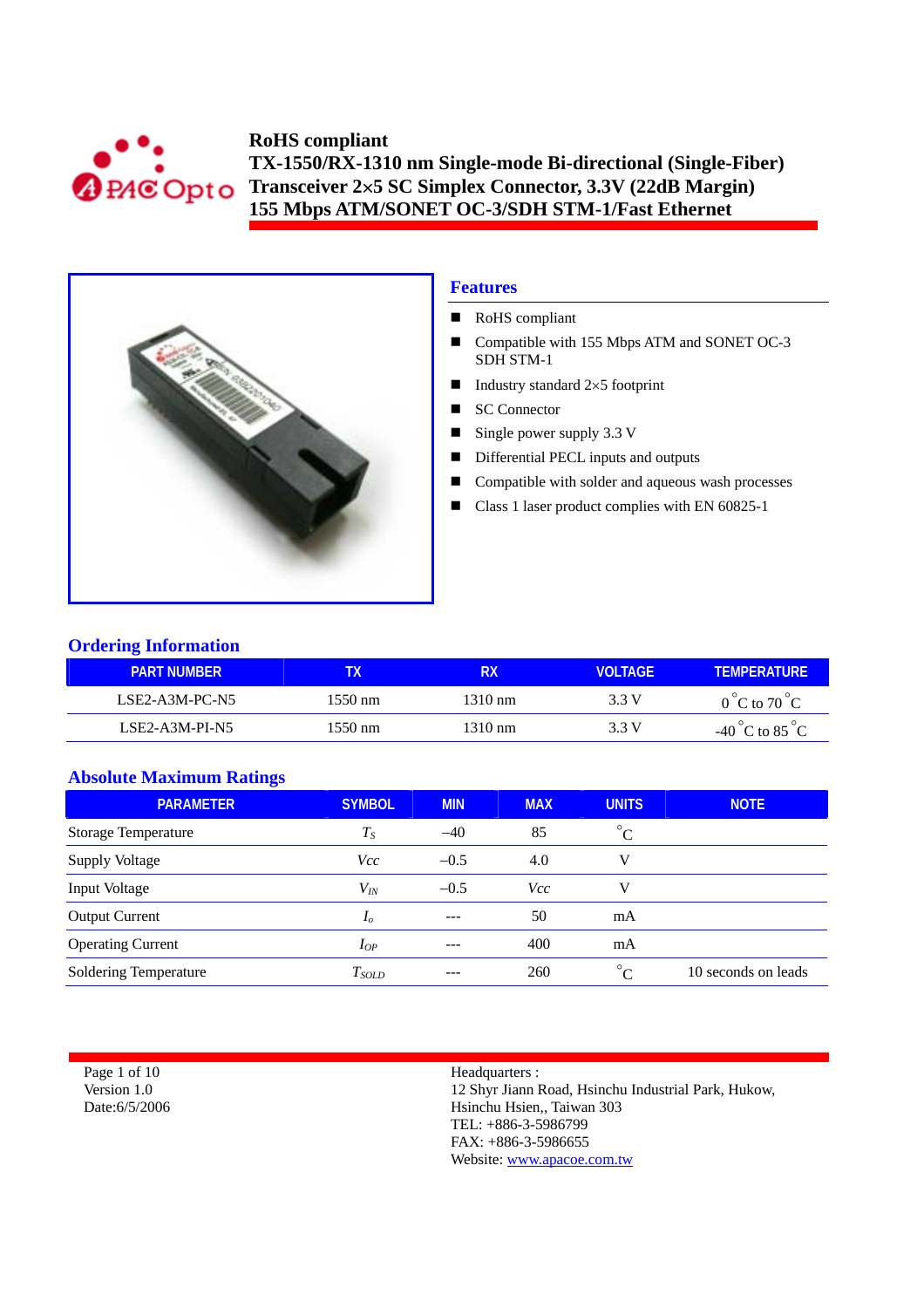

# **Operating Environment**

| <b>PARAMETER</b>                  | <b>SYMBOL</b>   | <b>MIN</b> | <b>MAX</b> | <b>UNITS</b> | <b>NOTE</b> |
|-----------------------------------|-----------------|------------|------------|--------------|-------------|
|                                   |                 | $\theta$   | 70         | $\circ$      |             |
| <b>Case Operating Temperature</b> | $T_C$           | $-40$      | 85         |              |             |
| Supply Voltage                    | Vcc             | 3.1        | 3.5        |              |             |
| <b>Supply Current</b>             | $I_{TX}+I_{RX}$ | $---$      | 220        | mA           |             |

# **Transmitter Electro-optical Characteristics**

# $Vcc = 3.1$  V to 3.5 V,  $T_c = 0^\circ$ C to 70  $^\circ$ C (-40  $^\circ$ C to 85  $^\circ$ C)

| <b>PARAMETER</b>                                      | <b>SYMBOL</b>       | <b>MIN</b> | TYP. | <b>MAX</b> | <b>UNITS</b> | <b>NOTE</b>                                                                 |
|-------------------------------------------------------|---------------------|------------|------|------------|--------------|-----------------------------------------------------------------------------|
| Data Rate                                             | B                   | 50         | 155  | <b>200</b> | Mb/s         |                                                                             |
| <b>Output Optical Power</b>                           |                     |            |      |            |              |                                                                             |
| $9/125 \ \mu m$ fiber                                 | Pout                | $-9$       |      | $-3$       | dBm          | Average                                                                     |
| <b>Extinction Ratio</b>                               | ER                  | 9          | ---  |            | dB           |                                                                             |
| Center Wavelength                                     | $\lambda_C$         | 1480       | 1530 | 1580       | nm           |                                                                             |
| Spectral Width (RMS)                                  | $\Delta \lambda$    |            |      | 3          | nm           |                                                                             |
| Rise/Fall Time (10-90%)                               | $T_{r,f}$           | ---        |      | 2          | ns           |                                                                             |
| Output Eye                                            |                     |            |      |            |              | Compliant with Telcordia GR-253-CORE Issue 3 and ITU-T recommendation G-957 |
| Transmitter Data Input Voltage-High                   | $V_{IH} - V_{CC}$   | $-1.1$     |      | $-0.74$    | V            | Note 1                                                                      |
| Transmitter Data Input Voltage-Low                    | $V_{IL}$ – $V_{CC}$ | $-2.0$     |      | $-1.58$    | V            | Note 1                                                                      |
| <b>Transmitter Data Input Differential</b><br>Voltage | $V_{\text{DIFF}}$   | 0.3        |      | 1.6        | V            | Note 1                                                                      |

Note 1: These inputs are compatible with 10K, 10KH and 100K ECL and PECL input.

Page 2 of 10 Version 1.0 Date:6/5/2006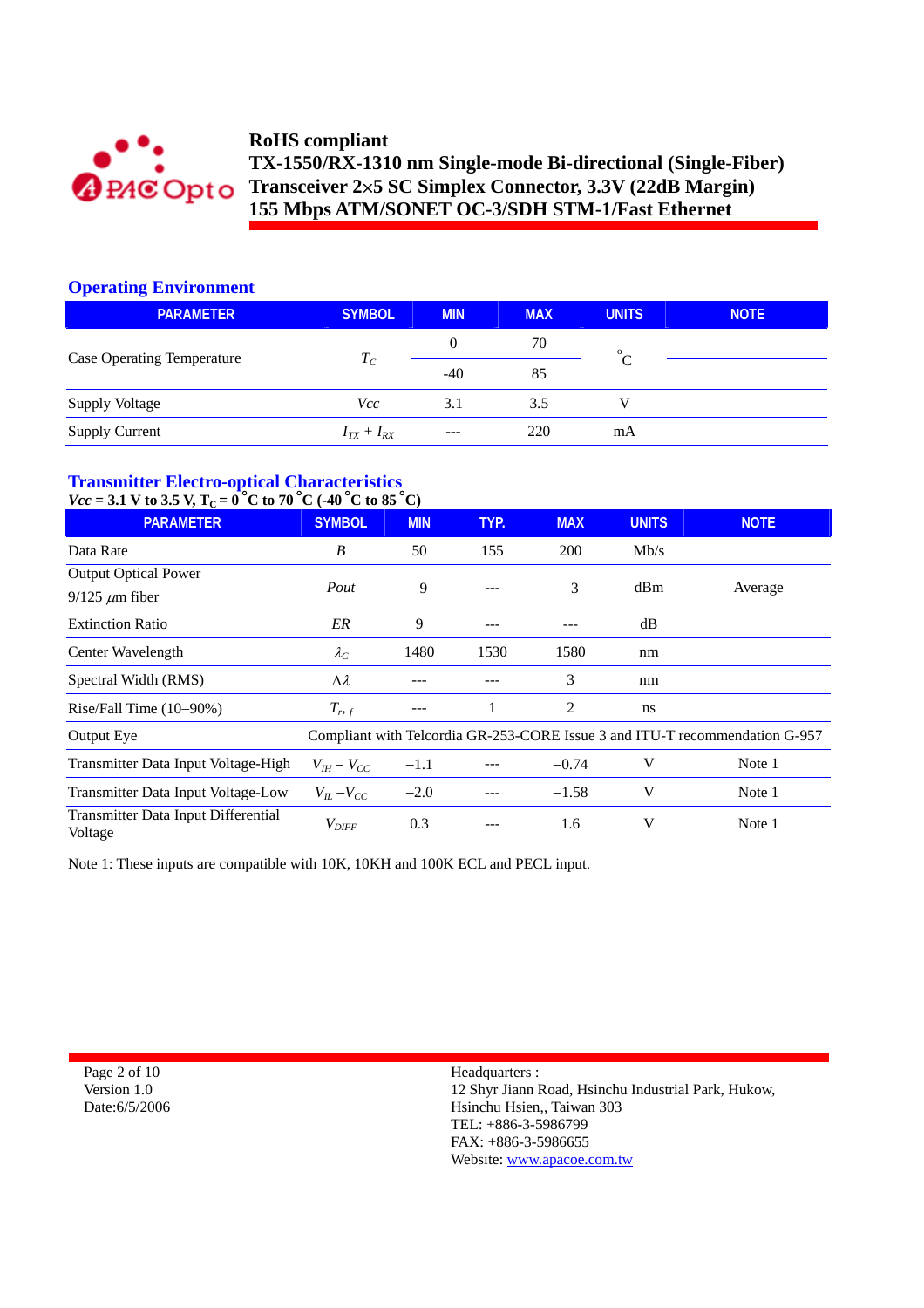

# **Receiver Electro-optical Characteristics**

 $Vcc = 3.1$  V to 3.5 V,  $T_c = 0$  °C to 70 °C (-40 °C to 85 °C)

| $-3.1$ $\sqrt{0.9}$ $\sqrt{1.0}$ $-0$ $\sqrt{0.00}$ $\sqrt{0.00}$<br><b>PARAMETER</b> | <b>SYMBOL</b>       | <b>MIN</b>     | TYP. | <b>MAX</b>     | <b>UNITS</b> | <b>NOTE</b>                |  |
|---------------------------------------------------------------------------------------|---------------------|----------------|------|----------------|--------------|----------------------------|--|
| Data Rate                                                                             | B                   | 50             | 155  | 200            | Mb/s         |                            |  |
| Optical Input Power-maximum                                                           | $P_{I\!N}$          | $\overline{0}$ |      |                | dBm          | Note 1                     |  |
| <b>Optical Input Power-minimum</b><br>(Sensitivity)                                   | $P_{I\!N}$          |                |      | $-31$          | dBm          | Note 1                     |  |
| <b>Operating Center Wavelength</b>                                                    | $\lambda_C$         | 1260           |      | 1360           | nm           |                            |  |
| Return Loss                                                                           | RL                  | $---$          |      | $-14$          | dB           | $\lambda = 1260 - 1360$ nm |  |
| Signal Detect-Asserted                                                                | $P_A$               | ---            |      | $-31$          | dBm          | Average                    |  |
| <b>Signal Detect-Deasserted</b>                                                       | $P_D$               | $-45$          |      |                | dBm          | Average                    |  |
| Signal Detect-Hysteresis                                                              | $P_A - P_D$         | 1.0            |      |                | dB           |                            |  |
| Signal Detect Output voltage-High                                                     | $V_{OH} - V_{CC}$   | $-1.1$         |      | $-0.74$        | V            | Note 2                     |  |
| Signal Detect Output voltage-Low                                                      | $V_{OL}$ – $V_{CC}$ | $-2.0$         |      | $-1.58$        | V            | Note 2                     |  |
| Crosstalk                                                                             | <b>CRT</b>          | $---$          |      | $-45$          | dB           |                            |  |
| Data Output Rise, Fall Time (10–90%)                                                  | $T_{r,f}$           | ---            | 1    | $\overline{c}$ | ns           |                            |  |
| Data Output Voltage-High                                                              | $V_{OH}-V_{CC}$     | $-1.1$         |      | $-0.74$        | V            | Note 2                     |  |
| Data Output Voltage-Low                                                               | $V_{OL}$ - $V_{CC}$ | $-2.0$         |      | $-1.58$        | V            | Note 2                     |  |

Note 1: The input data is at 155.52 Mbps,  $2^{23}$ –1 PRBS data pattern with 72 "1"s and 72 "0"s inserted per the ITU-T recommendation G.958 Appendix 1. The receiver is guaranteed to provide output data with Bit Error Rate (BER) better than or equal to  $1\times10^{-10}$ .

Note 2: These outputs are compatible with 10K, 10KH and 100K ECL and PECL input.

Page 3 of 10 Version 1.0 Date:6/5/2006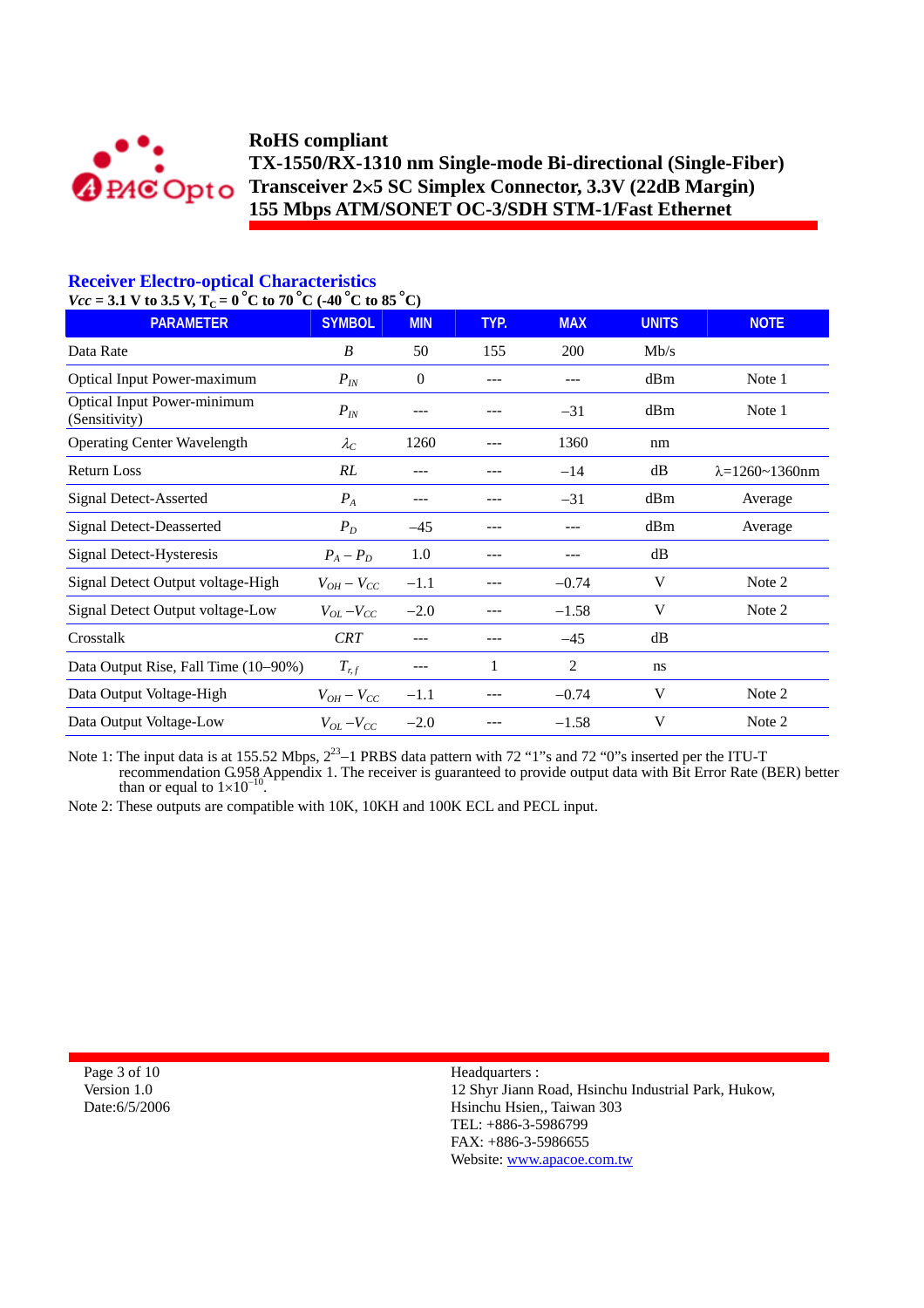

# **Block Diagram of Transceiver**



## **Transmitter and Receiver Optical Sub-assembly Section**

A 1550 nm InGaAsP laser and an InGaAs PIN photodiode integrate with an WDM filter to form a bi-directional single fiber optical subassembly (OSA). The laser of OSA is driven by a LD driver IC which converts differential input LVPECL logic signals into an analog laser driving current. And, The photodiode of OSA is connected to a circuit providing post-amplification quantization, and optical signal detection.

### **Transmitter Disable**

Transmitter Disable is a TTL control pin. To disable the module, connect this pin to +3.3 V TTL logic high "1". While, to enable module connect to TTL logic low "0".

#### **Receiver Signal Detect**

Signal Detect is a basic fiber failure indicator. This is a single-ended LVPECL output. As the input optical power is decreased, Signal Detect will switch from high to low (deassert point) somewhere between sensitivity and the no light input level. As the input optical power is increased from very low levels, Signal Detect will switch back from low to high (assert point). The assert level will be at least 1.0 dB higher than the deassert level.

| Page 4 of $10$ | Headquarters :                                      |
|----------------|-----------------------------------------------------|
| Version 1.0    | 12 Shyr Jiann Road, Hsinchu Industrial Park, Hukow, |
| Date: 6/5/2006 | Hsinchu Hsien., Taiwan 303                          |
|                | TEL: $+886-3-5986799$                               |
|                | $FAX: +886-3-5986655$                               |
|                | Website: www.apacoe.com.tw                          |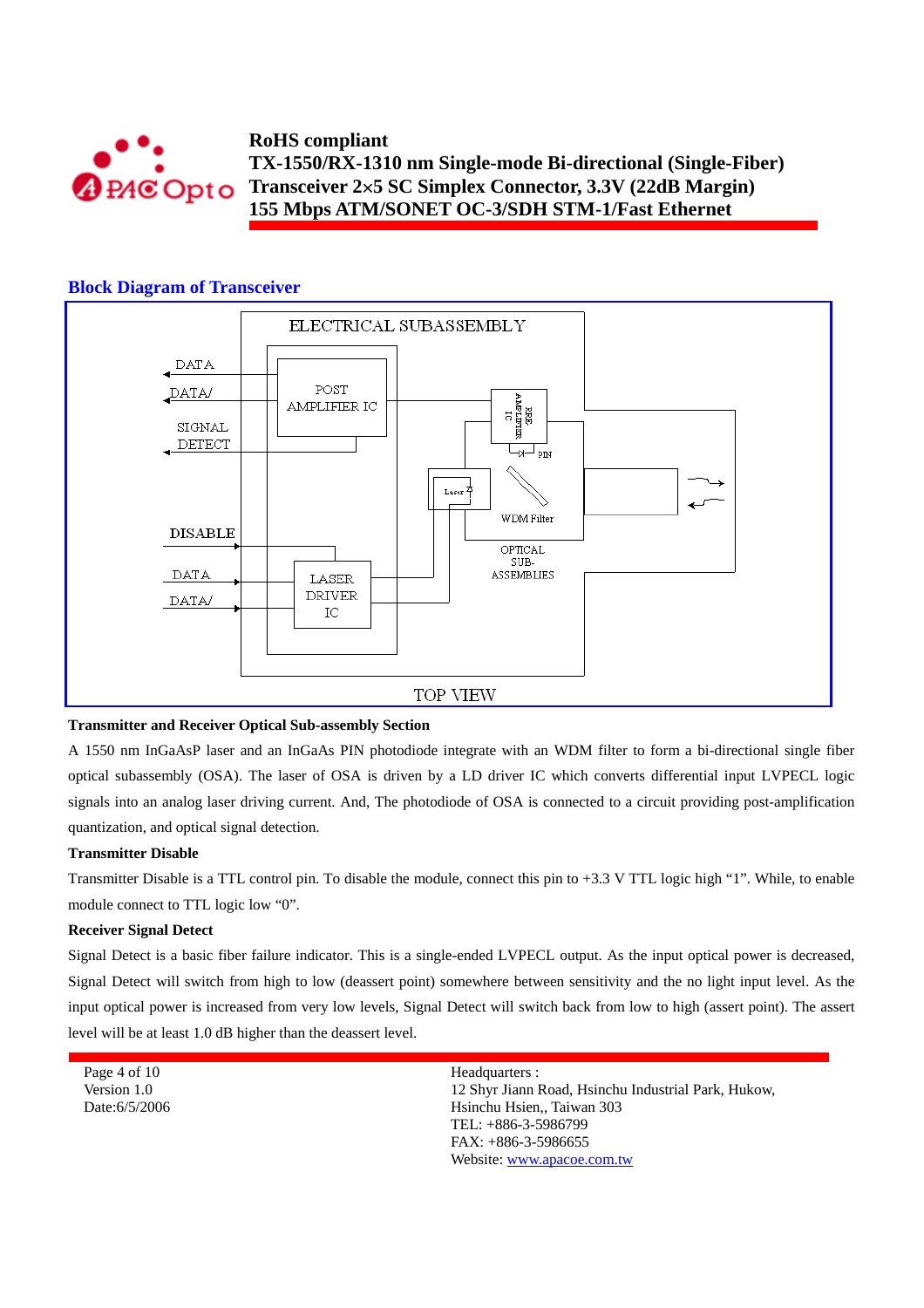

# **Connection Diagram**



| <b>PIN</b>     | <b>SYMBOL</b> | <b>DESCRIPTION</b>                                                                                                                                                                                                                                                                                                                                                                                                                                                                                                                                                                                                                                                                                                                             |
|----------------|---------------|------------------------------------------------------------------------------------------------------------------------------------------------------------------------------------------------------------------------------------------------------------------------------------------------------------------------------------------------------------------------------------------------------------------------------------------------------------------------------------------------------------------------------------------------------------------------------------------------------------------------------------------------------------------------------------------------------------------------------------------------|
|                | <b>RX GND</b> | Receiver Signal Ground, Directly connect this pin to the receiver ground plane.                                                                                                                                                                                                                                                                                                                                                                                                                                                                                                                                                                                                                                                                |
| $\overline{2}$ | $V_{CCR}$     | <b>Receiver Power Supply</b><br>Provide +3.3 Vdc via the recommended receiver power supply filter circuit. Locate the power supply filter circuit as<br>close as possible to the $V_{CCR}$ pin.                                                                                                                                                                                                                                                                                                                                                                                                                                                                                                                                                |
| 3              | <b>SD</b>     | Signal Detect.<br>Normal optical input levels to the receiver result in a logic "1" output, $V_{OH}$ , asserted. Low input optical levels to the<br>receiver result in a fault condition indicated by a logic "0" output $V_{OL}$ , deasserted Signal Detect is a single-ended<br>LVPECL output. SD can be terminated with LVPECL techniques via 50 $\Omega$ to $V_{CCR}$ – 2 V. Alternatively, SD can be loaded<br>with a 180 $\Omega$ resistor to RX GND to conserve electrical power with small compromise to signal quality. If Signal Detect<br>output is not used, leave it open-circuited. This Signal Detect output can be used to drive a LVPECL input on an<br>upstream circuit, such as, Signal Detect input or Loss of Signal-bar. |
| 4              | $RD-$         | <i>RD</i> – is an open-emitter output circuit.<br>Terminate this high-speed differential LVPECL output with standard LVPECL techniques at the follow-on device input<br>pin. (See recommended circuit schematic)                                                                                                                                                                                                                                                                                                                                                                                                                                                                                                                               |
| 5              | $RD+$         | $RD$ + is an open-emitter output circuit.<br>Terminate this high-speed differential LVPECL output with standard LVPECL techniques at the follow-on device input<br>pin. (See recommended circuit schematic)                                                                                                                                                                                                                                                                                                                                                                                                                                                                                                                                    |
| 6              | $V_{CCT}$     | <b>Transmitter Power Supply</b><br>Provide +3.3 Vdc via the recommended transmitter power supply filter circuit. Locate the power supply filter circuit as<br>close as possible to the $V_{CCT}$ pin.                                                                                                                                                                                                                                                                                                                                                                                                                                                                                                                                          |
| 7              | <b>TX GND</b> | <b>Transmitter Signal Ground</b><br>Directly connect this pin to the transmitter signal ground plane. Directly connect this pin to the transmitter ground plane.                                                                                                                                                                                                                                                                                                                                                                                                                                                                                                                                                                               |
| 8              | $TX_{DIS}$    | <b>Transmitter Disable</b><br>Connect this pin to +3.3V TTL logic high "1" to disable transmitter. To enable module connect to TTL logic low "0" or<br>open.                                                                                                                                                                                                                                                                                                                                                                                                                                                                                                                                                                                   |
| 9              | $TD+$         | <b>Transmitter Data In</b><br>Terminate this high-speed differential LVPECL input with standard LVPECL techniques at the transmitter input pin.<br>(See recommended circuit schematic)                                                                                                                                                                                                                                                                                                                                                                                                                                                                                                                                                         |
| 10             | $TD-$         | <b>Transmitter Data In-Bar</b><br>Terminate this high-speed differential LVPECL input with standard LVPECL techniques at the transmitter input pin.<br>(See recommended circuit schematic)                                                                                                                                                                                                                                                                                                                                                                                                                                                                                                                                                     |

Page 5 of 10 Version 1.0 Date:6/5/2006 Headquarters : 12 Shyr Jiann Road, Hsinchu Industrial Park, Hukow, Hsinchu Hsien,, Taiwan 303 TEL: +886-3-5986799 FAX: +886-3-5986655 Website: www.apacoe.com.tw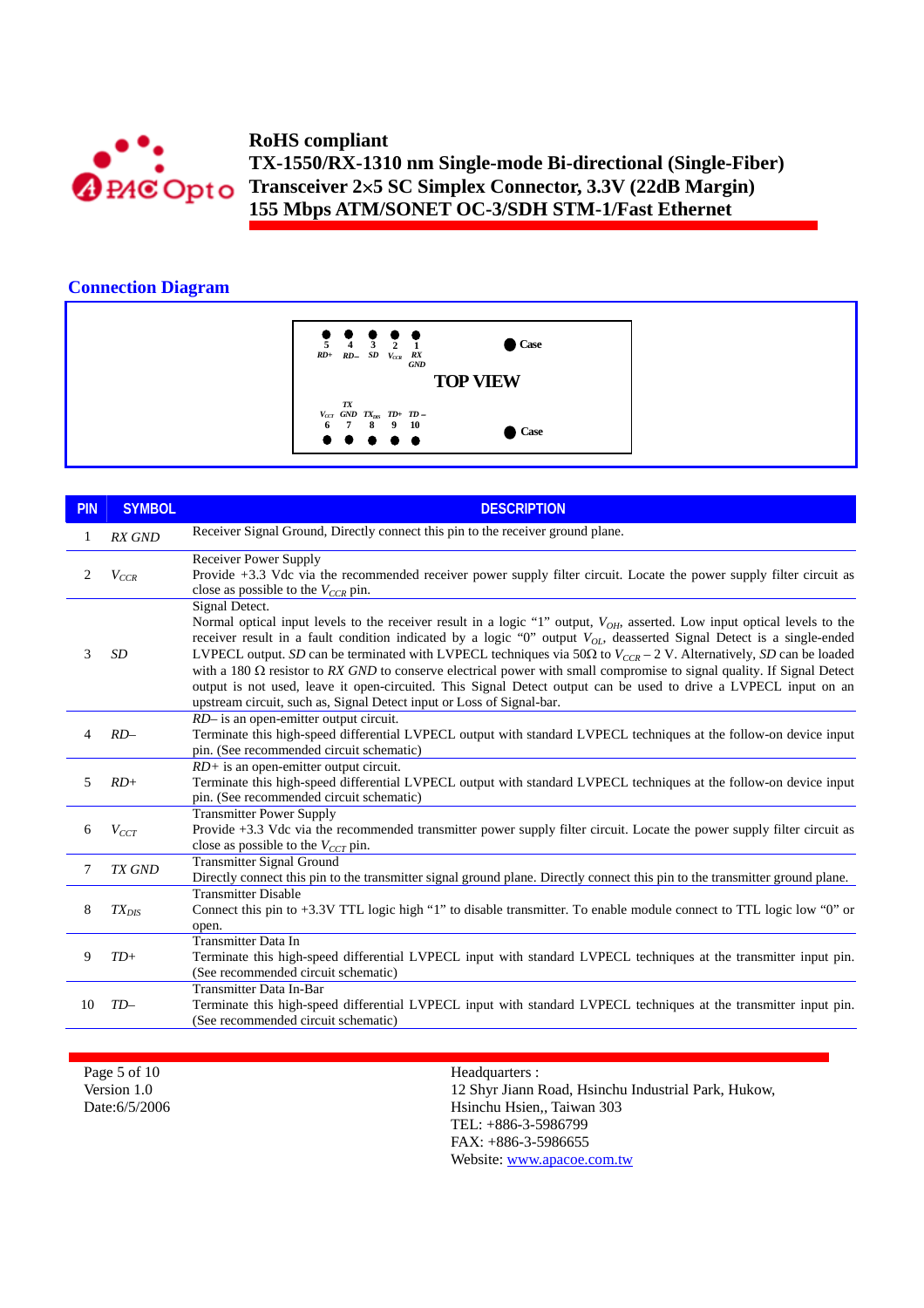

#### **Recommended Circuit Schematic DC/DC Coupling**  $V_{cc}$  $+H$ *C***4** *TX GND* **7** *RR***1 3** *TD***+ 9 Laser** *TD***+ ECL/PECL** *TD*− **10** *TD*− **Driver**  $TX_{\text{D}}$ **DRIVER** *R***2** *R***4** *L***1**  $V_{CG}$ **6**  $\pm$ *C***1**  $\frac{V_C}{C3}$ **Serializer/** *L***2 Deserializer**  $V_{CCR}$ **2**  $\frac{1}{x}$   $\frac{c_2}{x}$ 빍 합 **Signal detect 6** *R***5** *R***7 10** *R***9** *SD* **3 LIMITING** *RD*− **Pre-Amp Receiver 4** *RD*− **Amplifier PLL etc. 5** *RD+ RD***+** *RX GND R***1** *RR***8**  $C1/C2/C4 = 0.1 \mu\text{F}$  *C*3 = 4.7  $\mu\text{F}$  $L1/L2 = 1 \mu H$  $R1/R3/R5/R7/R9 = 130 \Omega$   $R2/R4/R6/R8/R10 = 82 \Omega$ In order to get proper functionality, a recommended circuit is provided in above recommended circuit schematic. When designing the circuit

interface, there are a few fundamental guidelines to follow.

- (1) The differential data lines should be treated as 50  $\Omega$  Micro strip or strip line transmission lines. This will help to minimize the parasitic inductance and capacitance effects. Locate termination at the received signal end of the transmission line. The length of these lines should be kept short and of equal length.
- (2) For the high speed signal lines, differential signals should be used, not single-ended signals, and these differential signals need to be loaded symmetrically to prevent unbalanced currents which will cause distortion in the signal.
- (3) Multi layer plane PCB is best for distribution of *V<sub>CC</sub>*, returning ground currents, forming transmission lines and shielding, Also, it is important to suppress noise from influencing the fiber-optic transceiver performance, especially the receiver circuit.
- (4) A separate proper power supply filter circuits shown in Figure for the transmitter and receiver sections. These filter circuits suppress  $V_{CC}$  noise over a broad frequency range, this prevents receiver sensitivity degradation due to  $V_{CC}$  noise.
- (5) Surface-mount components are recommended. Use ceramic bypass capacitors for the 0.1 *µ*F capacitors and a surface-mount coil inductor for 1 *µ*H inductor. Ferrite beads can be used to replace the coil inductors when using quieter  $V_{CC}$  supplies, but a coil inductor is recommended over a ferrite bead. All power supply components need to be placed physically next to the  $V_{CC}$  pins of the receiver and transmitter.
- (6) Use a good, uniform ground plane with a minimum number of holes to provide a low-inductance ground current return for the power supply currents.

Page 6 of 10 Version 1.0 Date:6/5/2006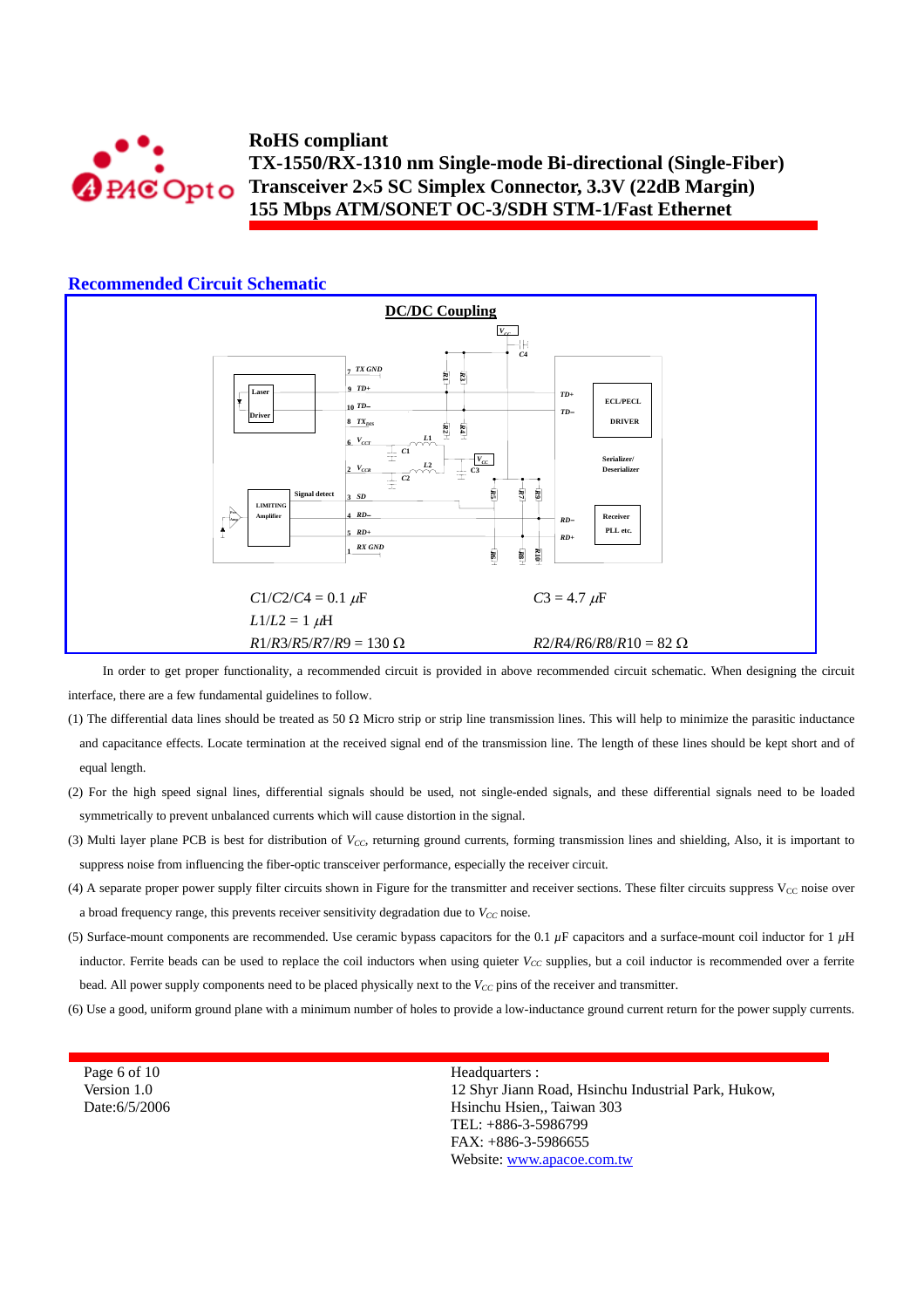

## **Recommended Board Layout Hole Pattern**



This transceiver is compatible with industry standard wave or hand solder processes. After wash process, all moisture must be completely remove from the module. The transceiver is supplied with a process plug to prevent contamination during wave solder and aqueous rinse as well as during handling, shipping or storage.

Solder fluxes should be water-soluble, organic solder fluxes. Recommended cleaning and degreasing chemicals for these transceivers are alcohol's (methyl, isopropyl, isobutyl), aliphatics (hexane, heptane) and other chemicals, such as soap solution or naphtha. Do not use partially halogenated hydrocarbons for cleaning/degreasing.

Page 7 of 10 Version 1.0 Date:6/5/2006 Headquarters : 12 Shyr Jiann Road, Hsinchu Industrial Park, Hukow, Hsinchu Hsien,, Taiwan 303 TEL: +886-3-5986799 FAX: +886-3-5986655 Website: www.apacoe.com.tw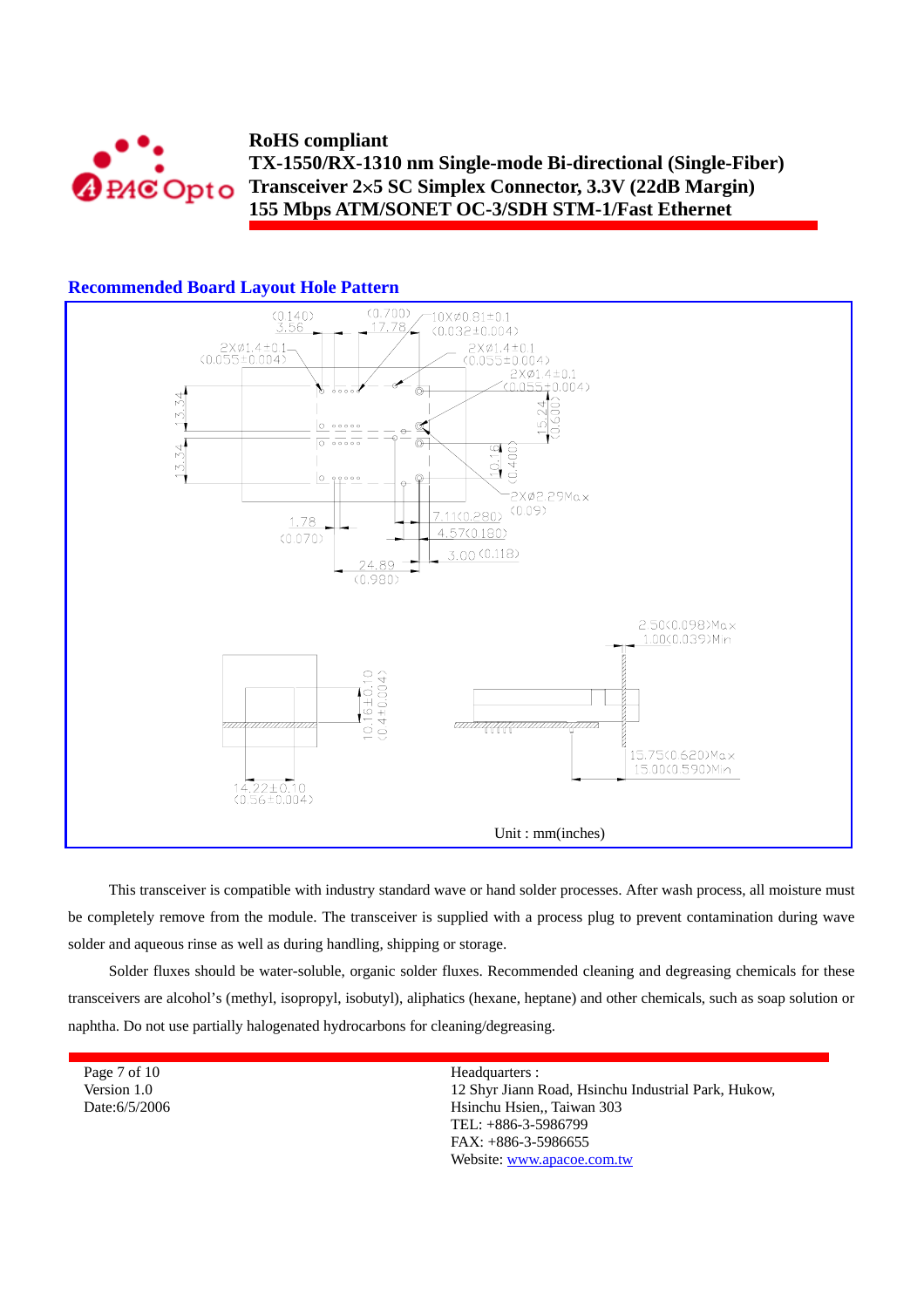

# **Drawing Dimensions**



Page 8 of 10 Version 1.0 Date:6/5/2006 Headquarters :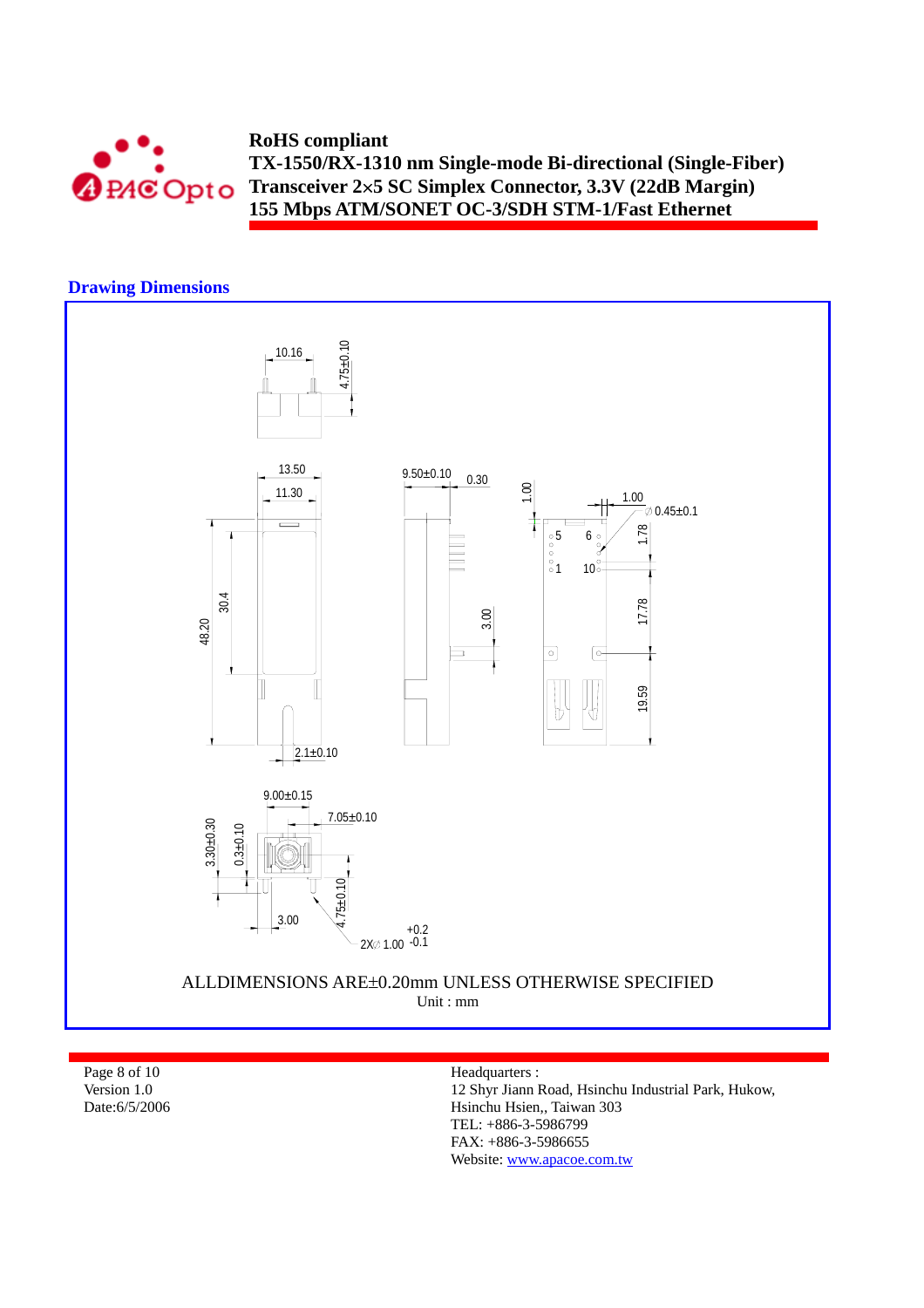

# **Optical Receptacle Cleaning Recommendations**

All fiber stubs inside the receptacle portions were cleaned before shipment. In the event of contamination of the optical ports, the recommended cleaning process is the use of forced nitrogen. If contamination is thought to have remained, the optical ports can be cleaned using a NTT international Cletop® stick type and HFE7100 cleaning fluid. Before the mating of patchcord, the fiber end should be cleaned up by using Cletop® cleaning cassette.



Note: The pictures were extracted from NTT-ME website. And the Cletop® is a trademark registered by NTT-ME

Page 9 of 10 Version 1.0 Date:6/5/2006